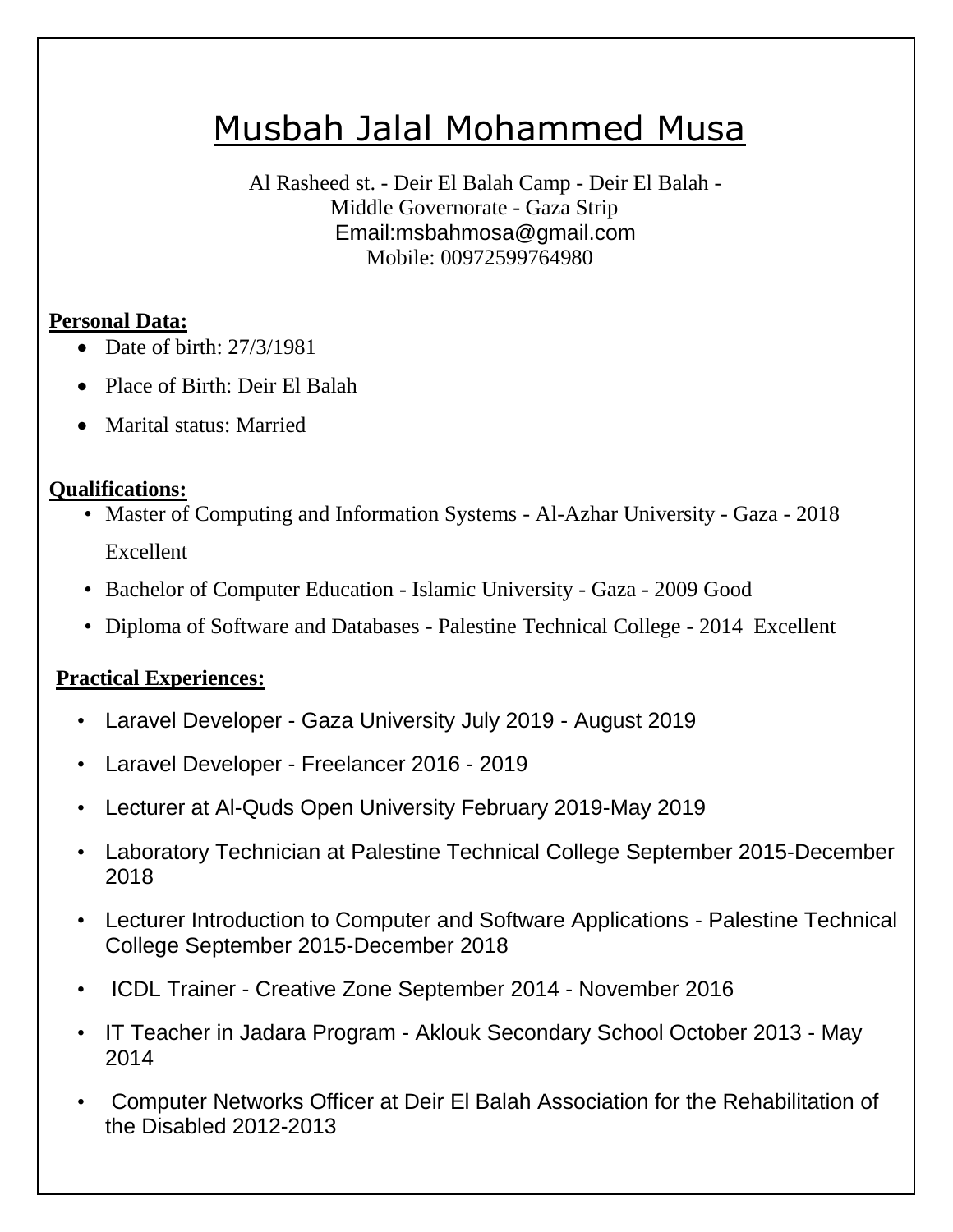- ICDL Trainer Deir Al Balah Association for the Rehabilitation of the Disabled July 2012 - September 2012
- Children activist in Deir El-Balah Association for the rehabilitation of the disabled January 2011 - April 2012
- Data entry in the Ministry of Labor August 2010 December 2010
- Programmer and data entry in the Palestinian Development Authority April 2010 August 2010
- Activator in Summer Games June 2009 August 2009
- ICDL Trainer at the Prophet's Guidance Society September 2009 December 2009
- Web developer at Madar June 2009 September 2009

#### **Training:**

- Android Developer Course 2016
- Computer Network Management CCNA 2015
- MCPD Software Developer Course 2010
- Programming course in Visual C ++ 2002
- Computer Maintenance and Office Equipment from Gaza Training College 2002

### **Skills:**

#### **Languages**

- English language: very good (reading + conversation + writing)

#### **Programming Languages:**

- $-C & C ++$
- C #
- Java

#### **Web:**

- HTML & CSS, ASP.NET,(PHP)Laravel,Wordpress
- FrontPage, Dream waver

#### **Design:**

- Flash
- Photoshop
- CorelDraw

#### **RDBMS:**

- MS Access
- Microsoft SQL Server
- SQL